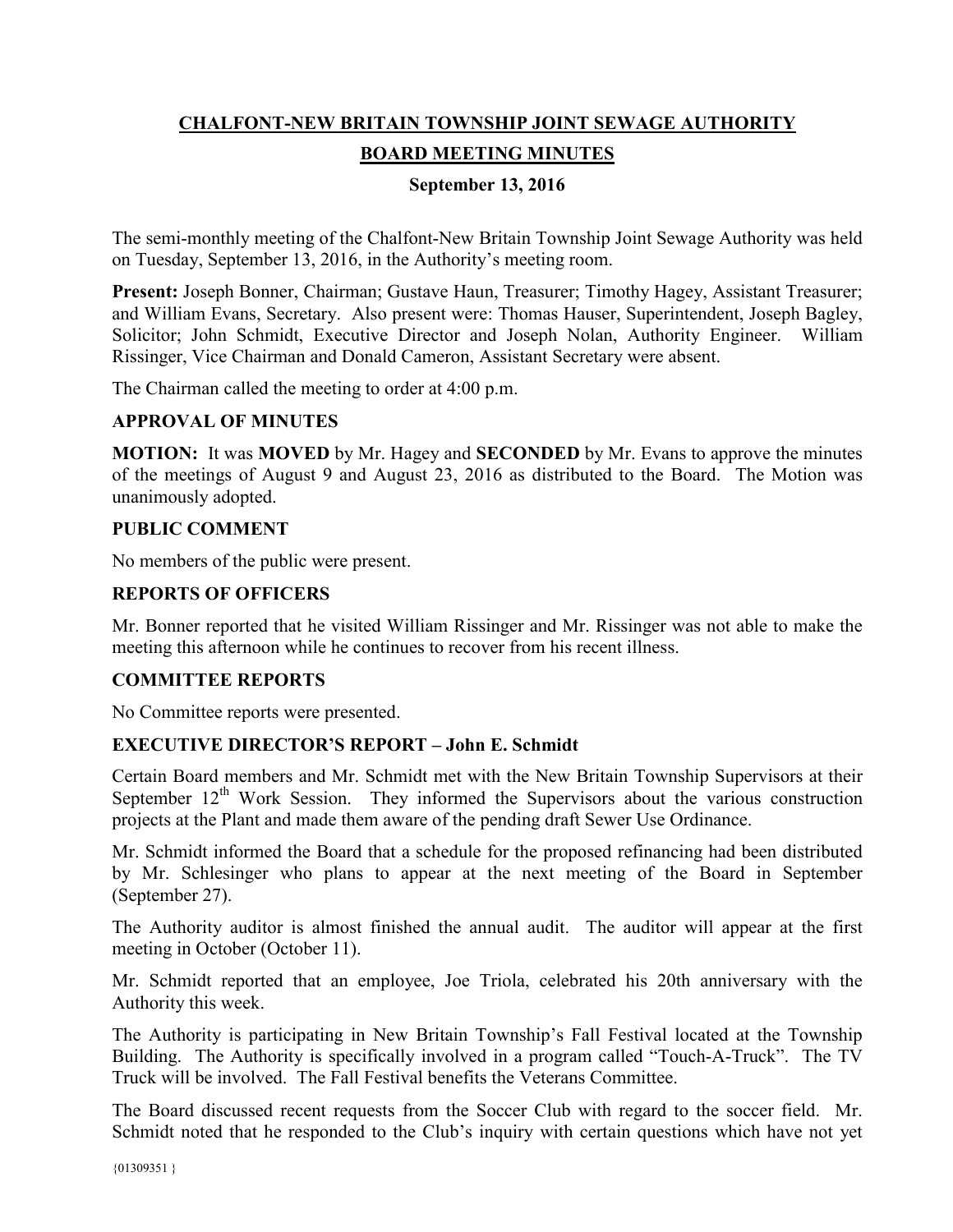been answered. A consensus was reached that in general a sign being erected by the Soccer Club is not objectionable. The other requests by the Soccer Club were generally discussed but no consensus was reached.

#### **ENGINEER'S REPORT – Joseph Nolan, P.E.**

Mr. Nolan reported on the ongoing Phase III construction project at the Plant. Digester covers were lifted off and are being cut up and removed from the site. Submittals were reviewed by CKS. A construction meeting took place and the project appears to be going smoothly.

Mr. Nolan reported on his review of the proposal received for additional replacement of roofs (Dryer, Centrifuge, and Shop buildings) and related work. Mr. Nolan emphasized that the related work included removing the old shingle roofs and replacing them with new metal roofs as well as replacing downspouts and gutters. There is a certain amount of customization that must take place with the proposed work unlike an ordinary roof. Mr. Nolan compared the proposed contract price with the contract price per square foot of the contract already awarded and found the two very comparable.

**MOTION:** It was **MOVED** by Mr. Evans and **SECONDED** by Mr. Haun to proceed with a roofing contract by way of a change order. The Motion was unanimously adopted.

Mr. Nolan also reported that there has been an increase in the cost of materials since the submittal of the bid last year.

Mr. Nolan presented Requisition No. 208 for Capital Improvements in the amount of \$363,410.66. The Requisition includes costs for construction management, General Contractor Estimate No. 4 and Electrical Contractor Estimate No. 2. Mr. Nolan reported that the General Contractor, following payment under the subject Requisition, would have received approximately \$840,000.00 out of the \$3.6 million contract. The Electrical Contractor would have received approximately \$226,000.00 out of a \$1.7 million contract. Mr. Nolan recommended approval of the Requisition.

**MOTION:** It was **MOVED** by Mr. Haun and **SECONDED** by Mr. Evans to approve Requisition No. 208 for Capital Improvements in the amount of \$363,410.66. The Motion was unanimously adopted.

# **SOLICITOR'S REPORT – Joseph Bagley, Esquire**

Mr. Bagley reported that the Doylestown Township Solicitor notified him that the Trail Easement Agreement between the Authority and the Township has been recorded in the Recorder of Deeds Office and an original will be sent to the Authority for its files in due course.

# **TREASURER'S REPORT – Gustave Haun, Treasurer**

Mr. Haun reported that the general operating expenses for the month amounted to \$185,492.58 and along with a previously-approved Requisition No. 208 and the payments in Loan Fund 3 of \$75,601.49, it brings the total expenditures for the month to \$624,504.73 and he recommended payment of the bills.

**MOTION:** It was **MOVED** by Mr. Evans and **SECONDED** by Mr. Hagey to approve the total expenditures of \$624,504.73. The Motion was unanimously adopted.

Mr. Hagey next recommended disbursement from five (5) Escrow Accounts in the total amount of \$26,742.12.